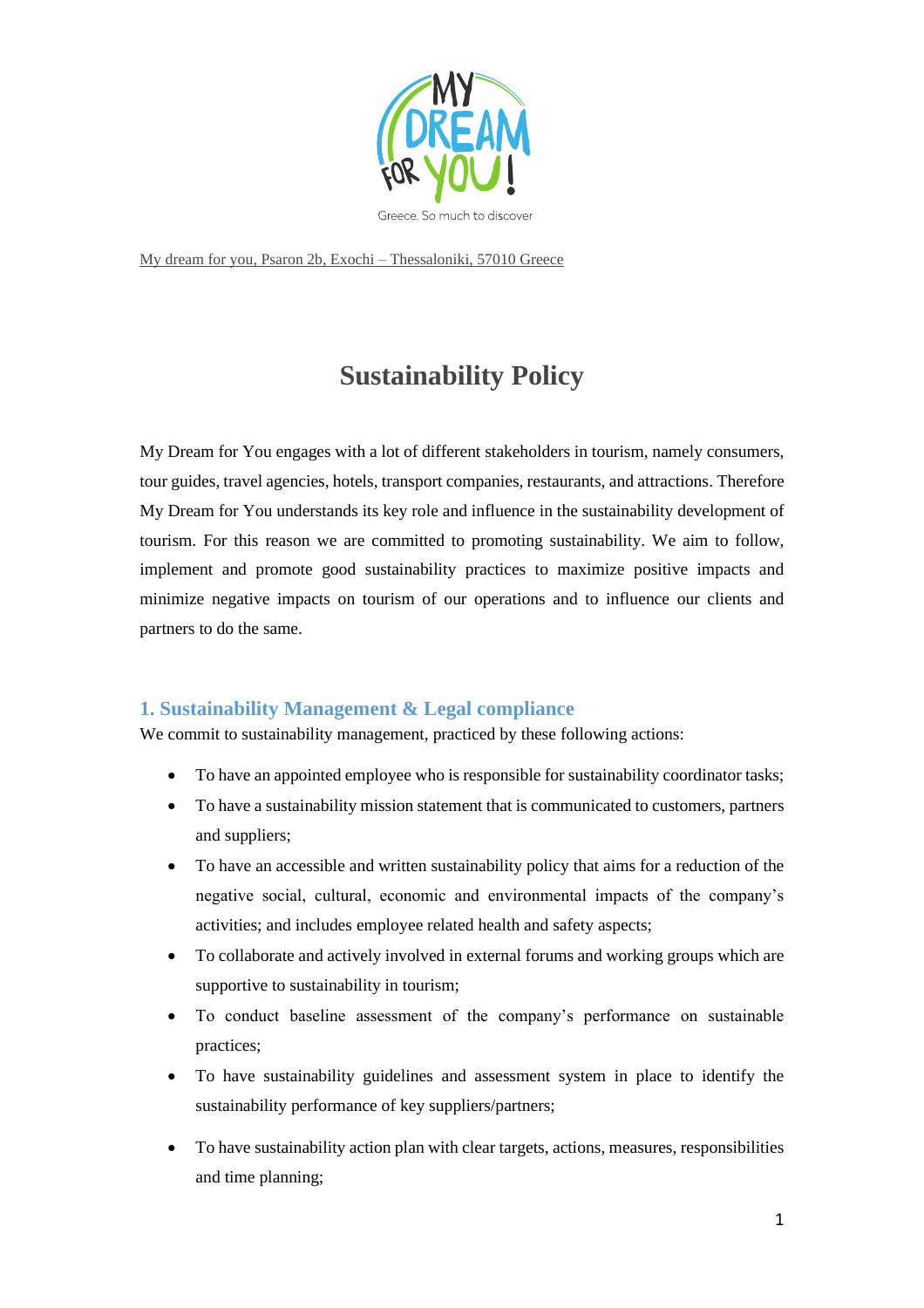

- To develop documented procedures to monitor and evaluate the implementation of the sustainability policy, objectives and targets;
- To ensure company's transparency in sustainability by public reporting and communicating;
- To ensure that all staff are fully aware of our Sustainability Policy and are committed to implementing and improving it.

We commit to complying with all national legislation, regulations and codes of practice.

## **2. Internal management: social policy & human rights**

We commit to sustainable internal management by having clear written and wellcommunicated social policy that includes the following principles:

- To grant employees the freedom of employment and contract termination with notice (ideally minimum one month) and without penalty
- To include labor conditions according to national labor law and a job description in the employment contract;
- Wage rate is to be mentioned in the contract and equals or above the national legal wage;
- To determinate and compensate of overtime working hours based on agreement;
- To provide medical and liability insurance according to the national law;
- To grant employees fixed paid yearly holiday and sick leave and unpaid annual leave allowance;
- To have health and safety policy for employees which complies to national legal standards;
- To have first aid sets and trained staff are available at all relevant locations;
- To obey national concerning Minimum Age for Admission to Employment;
- To have documented effective procedures in place for employees to voice out their complaints and expectations;
- To have a clear disciplinary procedure that is effectively communicated with employees;
- To have a measurement system for employee satisfaction on a regular basis;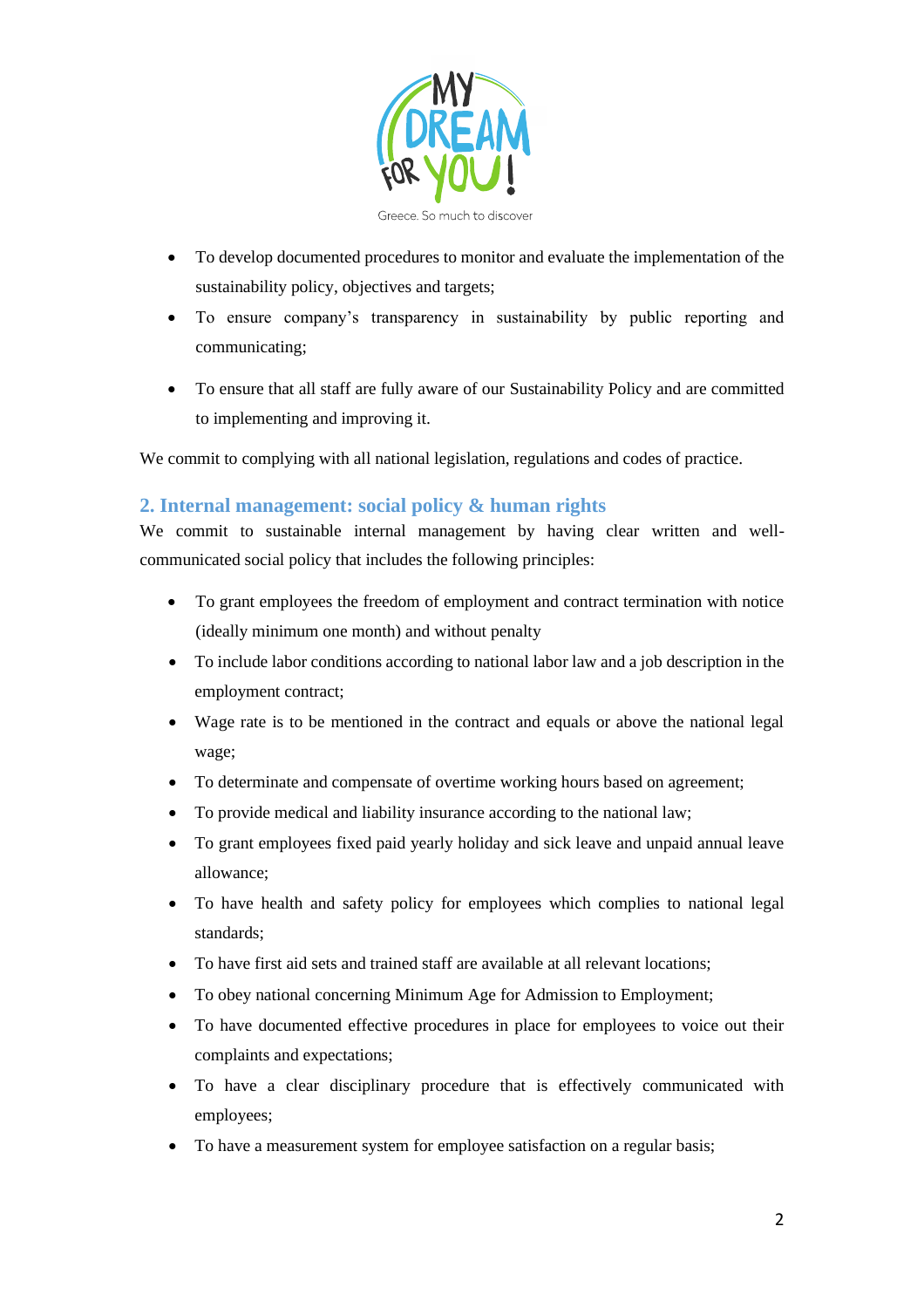

- To provide periodic guidance and training for employees on roles, rights and responsibilities regarding health and safety issues. This includes fire and relevant natural disasters;
- To create opportunities for students in participating in traineeship/internship/apprenticeship;
- To encourage employment opportunities for persons with special needs;

We commit to practice human rights by ensure the enforcement of following practices:

- To declare not to hinder trade union membership, collective labor negotiations and representation of members by trade unions;
- To participate and comply with a (sector wide) collective labor condition negotiation structure (if locally existing)
- To prohibit discriminations, regard to recruitment, conditions of employment, access to training and senior positions, or promotion in terms of gender, race, age, disability, ethnicity, religion/beliefs or sexual orientation;
- To ensure all employees have an equal chance and access to resources and opportunities for personal development through regular training, education;

## **3. Internal Management: Environment and community relations**

We commit to practice environmental protection and enhance community relations by ensuring the enforcement of following practices:

- Actively reduce the use of disposable and consumer goods;
- Favor the purchase of sustainable goods and services, office and catering supply, giveaways and merchandise;
- Purchase products in bulk, to reduce the amount of packaging materials;
- Set copy and printing machines by default to double-sided printing or other forms of paper saving modes;
- Use cleaning materials which are non-hazardous, non-eutrophic and biodegradable and are certified with an eco-label, if locally available;
- Print brochures on environmentally friendly paper, with a printing company that works with a certified environmental management system, if locally available at reasonable costs;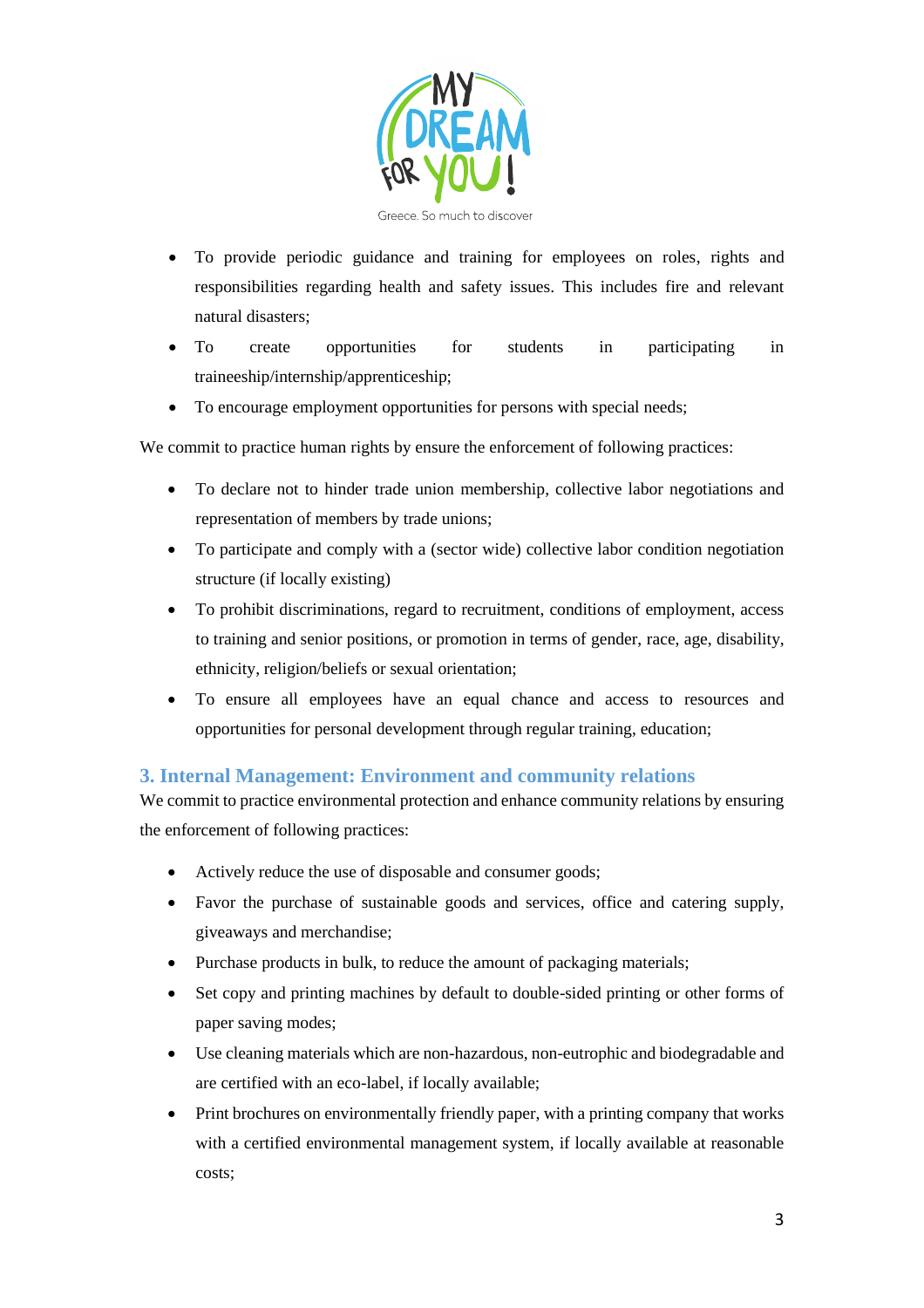

• Implement measurements to reduce brochure wastage or an 'internet only' policy;

- Have an active commitment to measure, monitor and reduce energy consumption;
- Calculate and compensate CO2 emissions and compare different periods;
- Purchase green energy and energy efficient lighting for all areas, when available;
- Switch off Lights and equipment when not in use, use automatic switch on/off system with timers or movement sensors and set equipment by default in the energy saving mode, where this is feasible;
- Prefer low energy equipment when buying new items, including considerations of cost and quality;
- Have an active policy to reduce water consumption, implemented and monitored on a monthly or yearly basis for benchmark purposes;
- Use sustainable water sourcing, which does not adversely affect environmental flows;
- Install water saving equipment in toilets, re-use waste water and/or collected rainwater;
- Comply with the national legislation concerning waste disposal;
- Develop and implement a solid waste reduction and recycling policy, with quantitative goals;
- Take measures to reduce the amount of packaging materials and not provide nonrecyclable or non-biodegradable package materials;
- Take action to reduce the amount of (non-refillable) plastic bottles of drinking water for office use;
- Separate all materials which can be recycled and organize collection and proper disposal;
- Implement waste reducing methods when using ink and toner cartridges for printing and copying, whenever feasible;
- Recycle or properly dispose of batteries;
- Comply with national legislation of wastewater treatment, which should be reused or released safely;
- Minimize and substitute the use of harmful substances and manage properly the storage, handling and disposal of chemicals;
- Use lead-free and water based paints, both inside and outside, when locally available;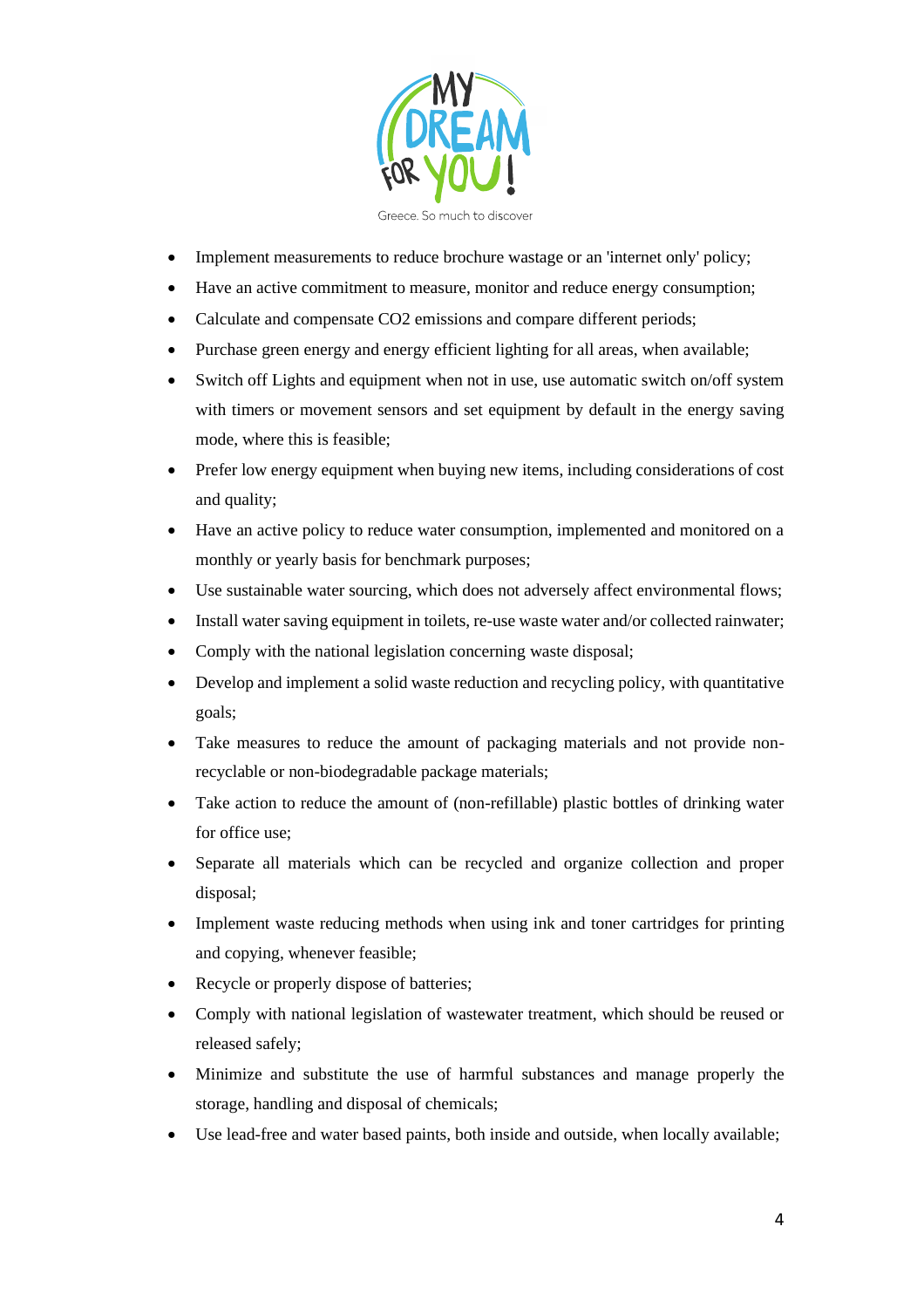

- Implement practices to minimize pollution from its buildings (as far as being able to be controlled by the company);
- Measure and reduce staff related travel and use more sustainable modes of transport. Calculate its emissions, with the aim to reduce and compensate, through a reliable locally available program;
- Financially encourage employees to use public transport or sustainable means of transport;
- Reduce transport related impacts by tele-work, tele/video meetings, work-at-home policies or other means;
- Maintain and properly check motorized company vehicles, to reduce emissions and energy use and make sure they comply with the legal emission standards,
- Provide periodic guidance, training and/or information to all staff members, about their roles and responsibilities with respect to internal environmental practices;
- Comply with land use, zoning and protected or heritage area laws and regulations; when planning, designing, constructing, renovating, operating or demolishing company buildings and infrastructure;
- Base planning, design and construction of new buildings or renovations, on locally appropriate and feasible sustainable practices and materials;
- Contribute to the protection and preservation of local historical, archaeological, culturally, and spiritually important properties and sites, and not impede access to them by local residents;

## **4. Partner agency**

Based on an inventory of our key partner agencies, we have developed and implemented a policy to improve sustainability of our partner agencies. Our aim is to make sustainable development concrete to each and every partner within our business.

We commit to this by;

- Keeping a list of the sustainability practices of partner accommodations and agents;
- Only working with organisations who are truly implementing sustainability in their tourism policy;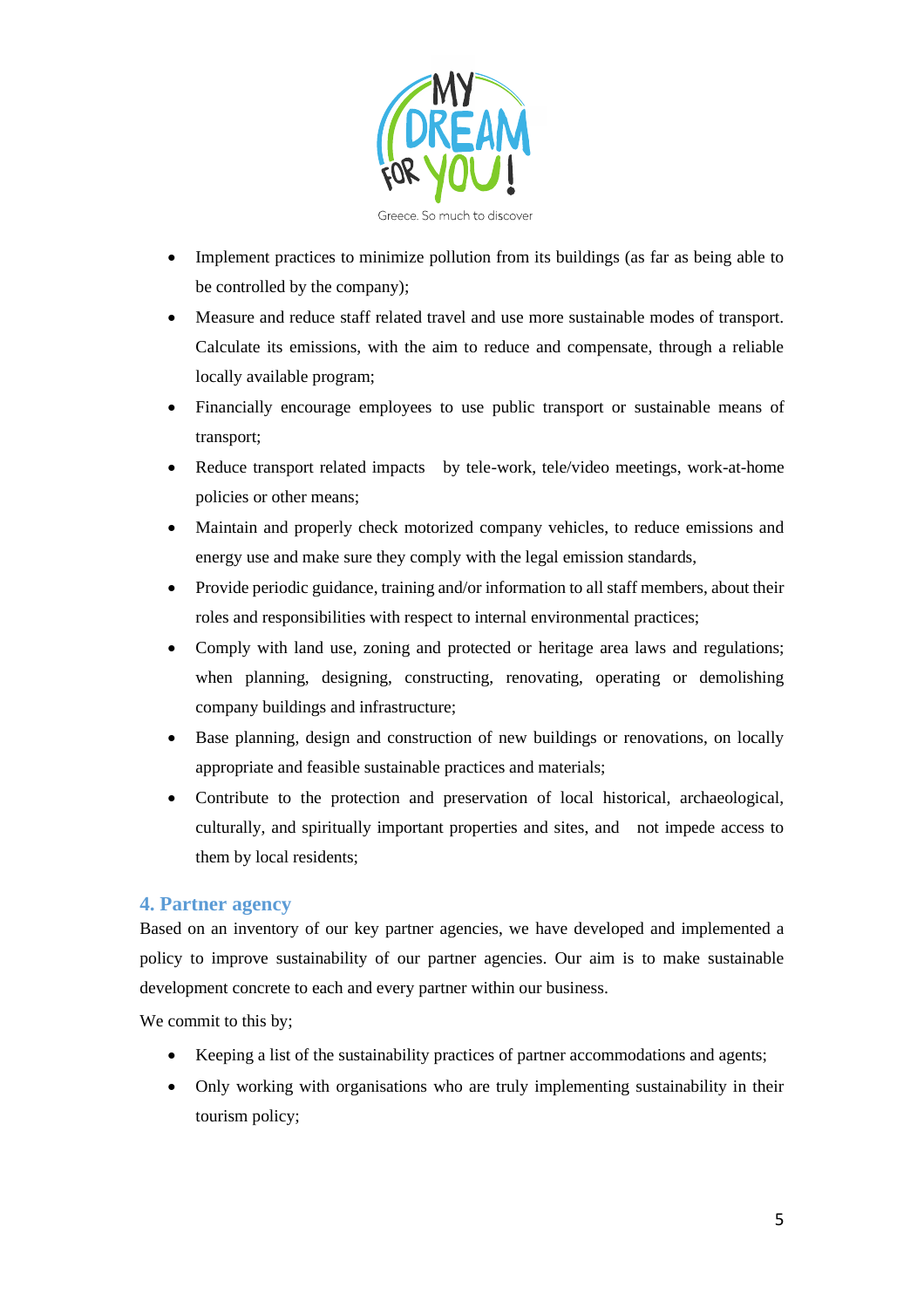

- Minimalizing the ecologic footprint of the office by travelling mainly via public transport, working as paperless as possible, separating waste, and to make use of certified recycled paper;
- Paying attention to the local benefits of communities when selecting local accommodations and their social policy for employees;
- Raising awareness among key partners on sustainable consumption by organising (online) campaigns and trainings;
- Informing key partners on the Travelife and national tourism standards;
- Having a cooperation contract including an annex of the national code of conduct for local partners to encourage their practices towards sustainability;
- Evaluating the sustainability practices regularly of our key partners to ensure their practices are truly sustainable;
- Informing key partners about the travel companies' sustainability policy and that they are expected to comply with it and/or communicate it to final customers where relevant;
- Including key sustainability clauses in contracts with inbound/receptive partners;
- Motivating incoming/inbound partners to participate in sustainability trainings for travel companies;
- Having a written contract with partner agencies;
- Including clauses in the partner contracts that enable contract partners to end the contractual agreement prematurely if the partner company does not take adequate measures to prevent sexual exploitation of children within the direct supply chain;
- Ensuring that partner companies comply with all relevant national laws protecting the rights of employees;

## **5. Transport**

We try to ensure that vehicles used on tours do not cause more than average pollution. We believe that transport is an important aspect of sustainable tourism, and we do our best to decrease the average pollution level.

We commit to this by;

• Selecting the most sustainable options considering price and comfort when selecting transport options to the destination;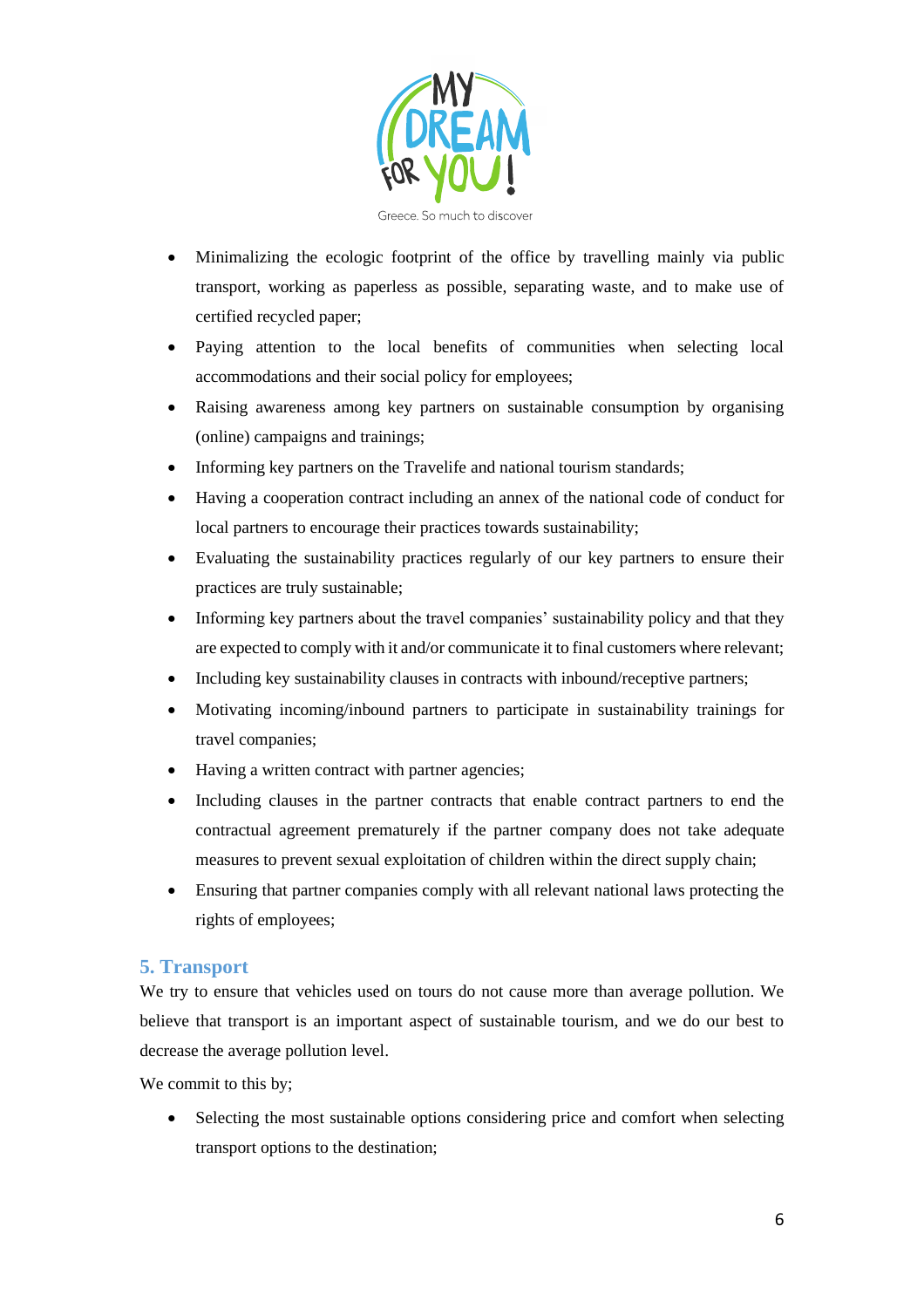

- Including sustainable (public) transport to the point of departure for the international/long distance journey;
- Considering and giving preference to more sustainable alternatives when selecting transport options for transfers and excursions in the destination, taking into account price, comfort, and practical considerations;
- Integrating and/or promoting one or more sustainable holiday products/packages based on a recognised methodology, including sustainable transport, sustainable accommodations, and sustainable activities.

## **6. Accommodations**

We try to achieve a tourism supply chain that is fully sustainable. The partner accommodations play an important role in achieving this, and are stimulated and motivated to adapt sustainable practices.

We commit to this by;

- Selecting accommodations that comply with sustainability and quality standards with a special focus on the following items;
	- *Do they have a signed sustainability contract?*
	- *Do they have a water saving program?*
	- *Do they have an energy saving program?*
	- *Do they have a waste management program?*
	- *Do they have an energy reduction system?*
	- *Do they have a sustainable supply chain?*
	- *Do they have a child protection policy?*
	- *Do they conduct CSR activities?*
	- *Do they train employees in Health & Safety?*
- Motivating and encouraging partner accommodations to become sustainably certified;
- Preferring and selecting accommodations that are locally owned and managed;
- Selecting accommodations that employ local communities;
- Having accommodations provide evidence clarifying their sustainability goals and strategies;
- Having accommodations sign a sustainability addendum;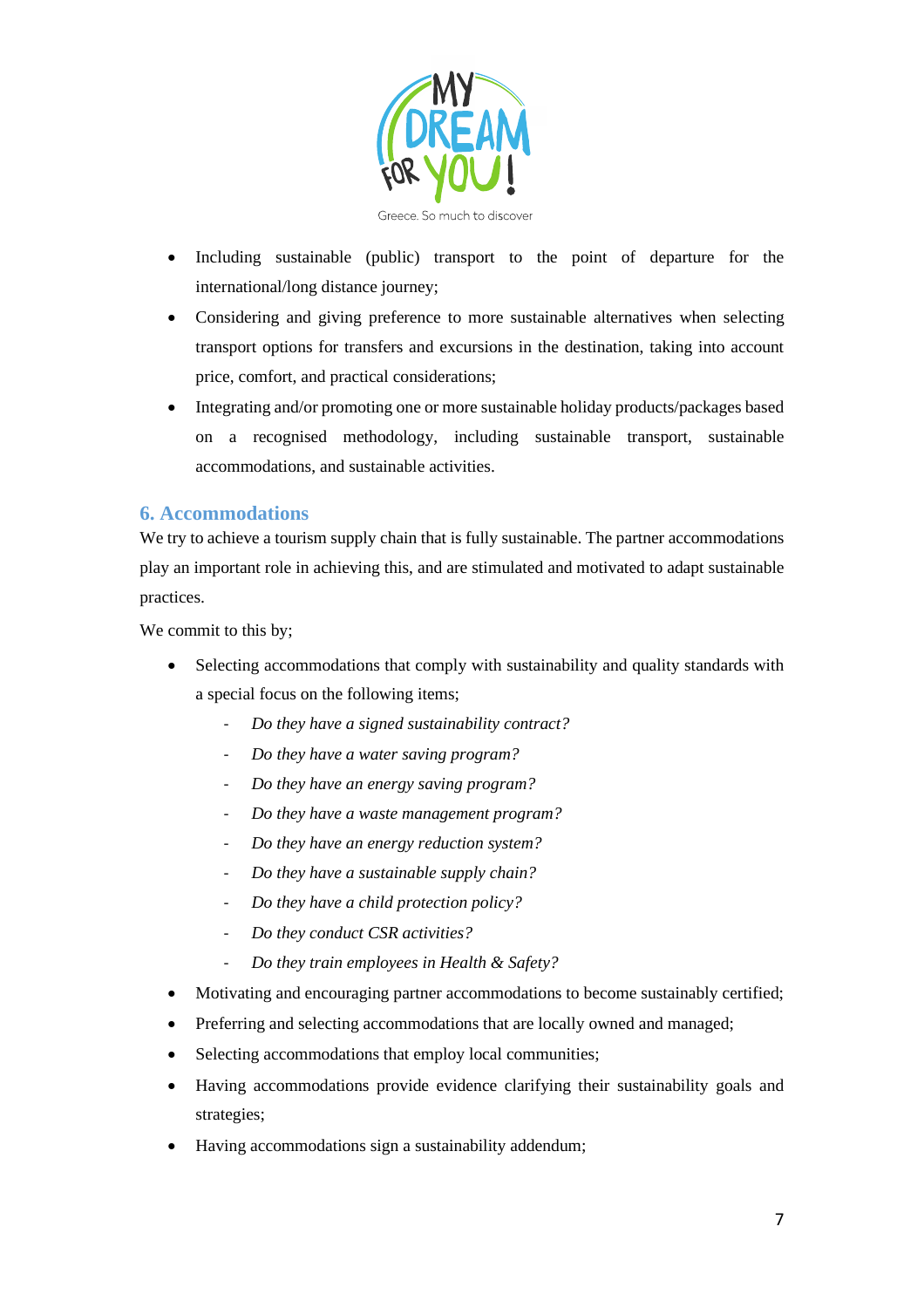

- Encouraging accommodations to follow best practices/trainings on responsible tourism;
- Encouraging accommodations to fill in the sustainability questionnaire to gain insight in their practises;
- Clearly and actively communicating our sustainability objectives and requirements regarding accommodations to contracted and other relevant accommodations;
- Giving clear preference to accommodations that work with internationally acknowledged (e.g. GSTC recognised) and/or Travelife certification;
- Including standard sustainability clauses in all contracts with accommodation providers that focus on child labour, anti-corruption and bribery, waste management and protection of biodiversity;
- Offering incentives to accommodations that are actively engaging in sustainability;
- Ensuring that through our accommodation supply chain, the rights of children are respected and safeguarded by;
	- Having a clause in contracts throughout the value chain stating a common repudiation and zero tolerance policy of sexual exploitation of children;
	- Having a clause dedicated to this aspect in their contract that enables the travel company to end the contractual agreement prematurely if the accommodation supplier does not take adequate measures to prevent sexual exploitation of children;
	- Training employees in children's rights, the prevention of sexual exploitation and how to report suspected cases;
	- Supporting, collaborating with, and engaging stakeholders in the prevention of sexual exploitation of children;
- Working with accommodations and restaurants that incorporate elements of local art, architecture, or cultural heritage; while respecting the intellectual property rights of local communities;
- Terminating cooperation with accommodation in case of clear evidence that contracted accommodations jeopardize the provision of integrity of basic services such as food, water, energy, healthcare, or soil to the neighbouring companies.;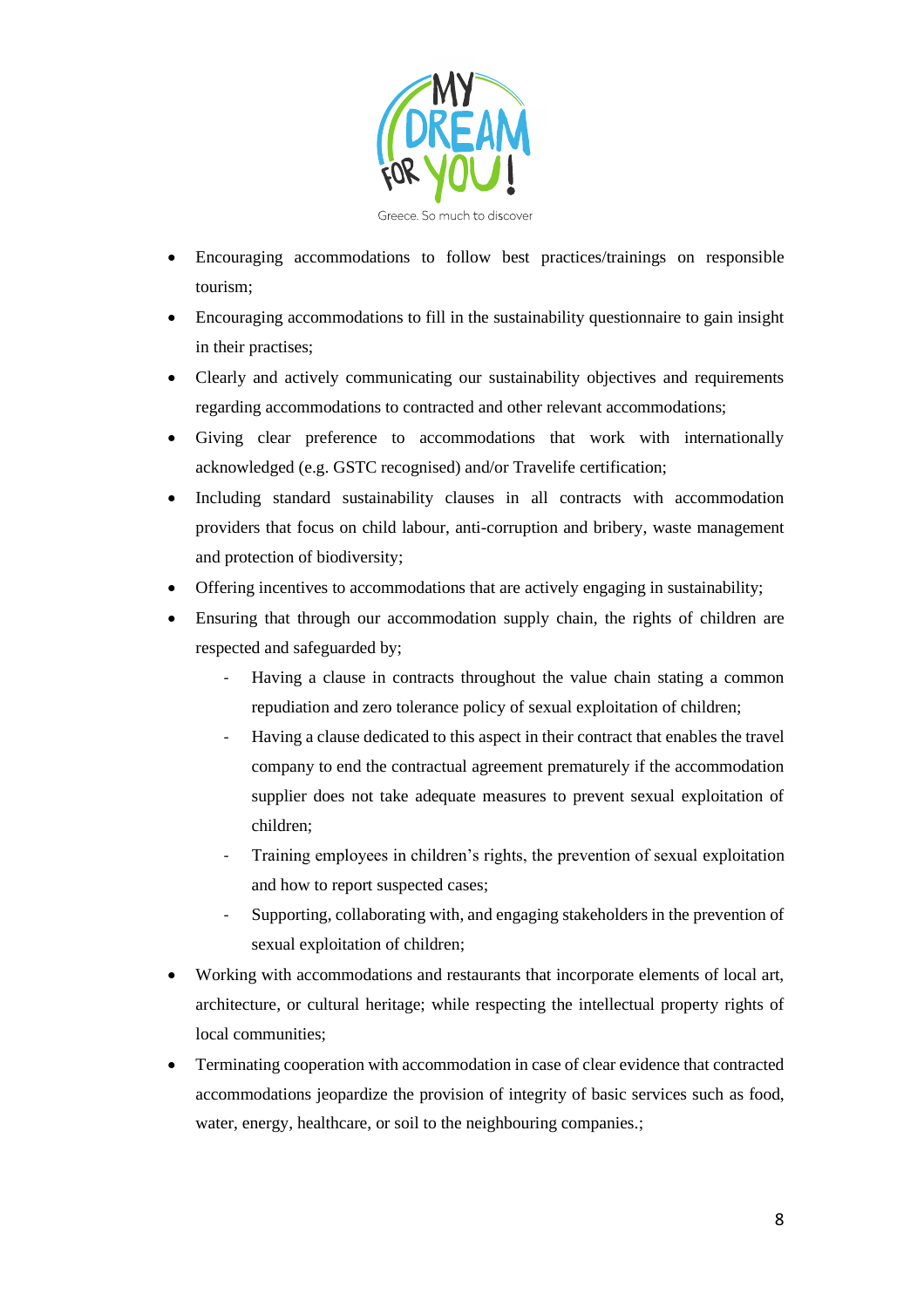

# **7. Excursions and activities**

We value animal and community welfare extremely high and aims at tours that only leave a minor footprint. We are safeguarding the authenticity of the communities and the natural environment, and are strongly against harming wildlife and polluting the environment.

We commit to this by;

- Having an inventory of environmentally or culturally sensitive excursions which are offered in each destination;
- Advising guests on behaviour standards during excursions and activities with a focus on respecting the local culture, nature, and environment;
- Communicating our sustainability objectives and requirements to contracted and other relevant excursion providers by distributing this information via code of conducts, representative agents, social media, email, discussions, and/or meetings, to minimise negative visitor impact and maximise enjoyment;
- Not offering any excursions that harm humans, animals, plants, natural resources such as water and energy, or which are socially and culturally unacceptable;
- Not offering any excursions in which wildlife is held captive, except for properly regulated activities in compliance with local, national, and international law;
- Not being involved with companies that harvest, consume, display, sell, or trade wildlife species unless it is part of a regulated activity that ensures that their utilisation is sustainable and in compliance with local, national, and international law;
- Having skilled and/or certified guides to guide our guests in sensitive cultural sites, heritage sites, or ecologically sensitive destinations;
- Promoting and advise our guests on excursions and activities which directly involve and support local communities by purchasing services or goods, traditional crafts and local (food) production methods, or visiting social projects;
- Promoting and advising our guests on excursions and activities which support local environment and biodiversity such as visiting protected areas or environmental protection projects;

## **8. Tour leaders, local representatives and guides**

We aim at involving as many locals as possible by employing them in the tourism business. We stand for a fair and safe working environment that supports and respects local communities.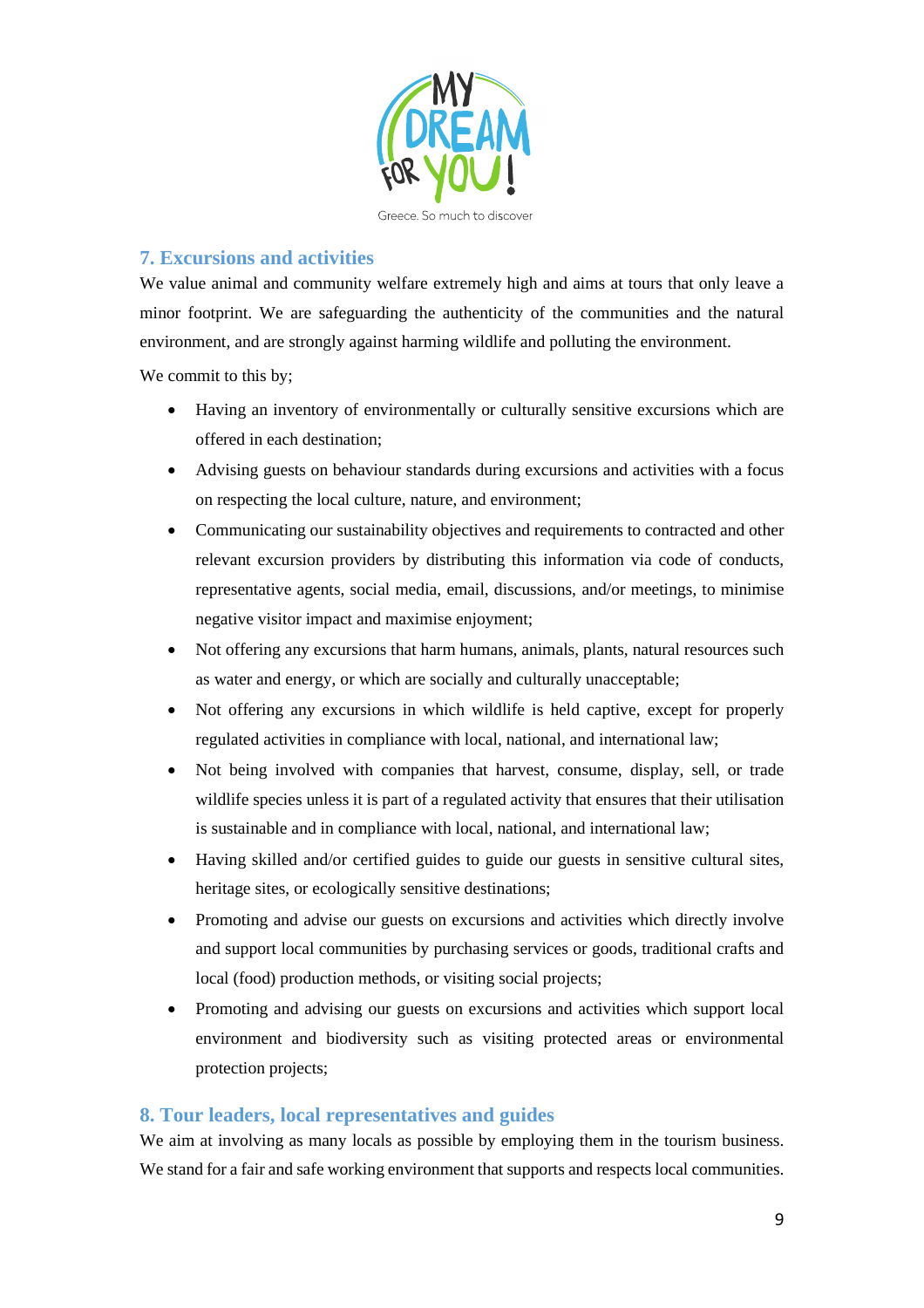

We commit to this by;

- Ensuring that all employees have a written employment contract, including labour conditions and a job description, and fully understand the terms and conditions;
- Preferring to work with local tour leaders, local representatives, local tour guides, porters, drivers, cooks, and other local staff in case of equal ability, and provide training as required;
- Ensuring that our local partners comply with all applicable international, national, and local laws and regulations, industry minimum standards, and any other relevant statutory requirements whichever requirements are more stringent;
- Paying tour leaders, local representatives, guides, porters and other local staff contracted by us at least a living wage that is equal to or above the legal minimum or relevant industry standard;
- Ensuring that our tour guides, hosts, and other employees under contract are qualified and trained regularly;
- Ensuring that our local employees are informed on relevant aspects of our sustainability policy and comply with it, by newsletters, references or supplements to contracts, emails, or training and information sessions;
- Offering a special *sustainable travel* module in the trainings program for local tour guides and hosts, in which the main responsible tourism aspects are brought to attention followed by the role expected from the employees. This module will also include knowledge regarding the destination and its relevant sustainability aspects;
- Having our tour leaders, local representatives and guides inform clients on relevant sustainability matters in the destination (e.g. protection of flora, fauna, and cultural heritage, resource use), social norms and values (e.g. tips, dressing code and photography) and human rights (e.g. sexual exploitation);
- Training our employed tour leaders and local representatives on the avoidance of sexual exploitation of children. This will include training on how to check the requirements concerning exclusion of child abuse;

#### **9. Destination**

We aim to maximize positive impacts and minimize negative impacts at destination to ensure the sustainable development of the places that we operate in.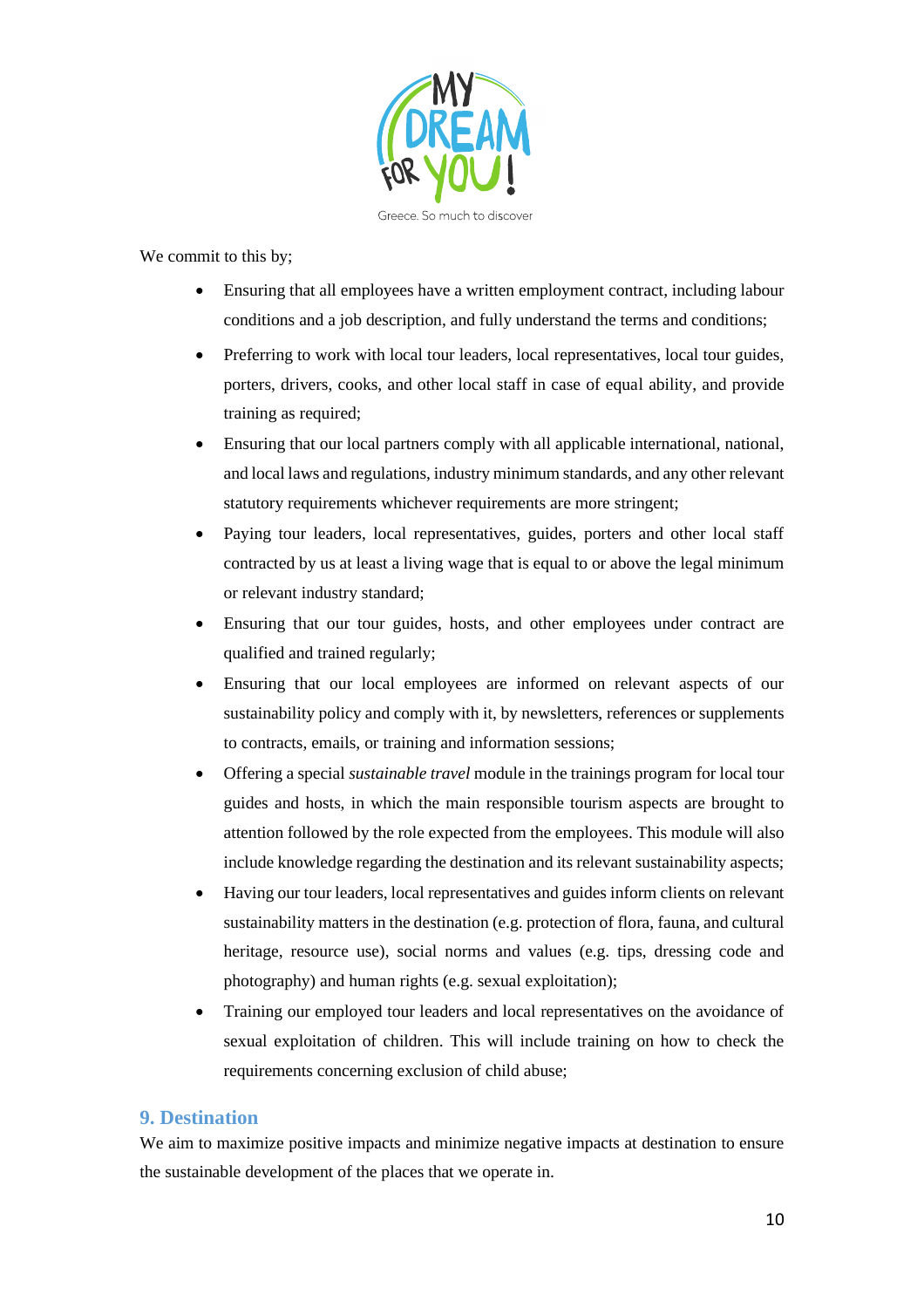

We commit to this by:

- Consider sustainability aspects in the selection process of new destinations and possibly offer alternative, non-mainstream destinations;
- Not selecting destinations in which tourism leads to structural negative local effects, (unless the company's involvement results in clear counter balancing effects);
- Consider selection of new destinations, which are reachable through more sustainable means of transport;
- Comply with legally based spatial planning, protected areas and heritage regulations. Also with destination management strategies of local, regional and national authorities;
- Support initiatives that improve the relationships between accommodations and local producers;
- Influence and support local government (when possible, together with other travel companies and stakeholders) concerning sustainability, destination planning and management, use of natural resources and socio-cultural issues;
- Support biodiversity conservation, including protected areas and areas of high biodiversity, through financial contribution, political support, and integration in product offers;
- Not promote souvenirs which contain threatened flora and fauna species as indicated in the CITES treaty and the IUCN 'Red List'; or historic and archaeological artefacts (except as permitted by law);

#### **10. Customer communication and protection**

Customers welfare and information are very important to us. At Indochina Junk, we ensure clear and constant communication and high protection to our clients.

Prior to booking, we commit to this by:

- Make available a company guideline for client consultation, which is followed by client advisors;
- Ensure that customer privacy is not compromised;
- Comply with relevant standards and voluntary codes of conduct in marketing and advertising messages, and not promise more than is delivered;
- Make product and price information clear, complete and accurate, with regard to the company and its products and services, including sustainability claims;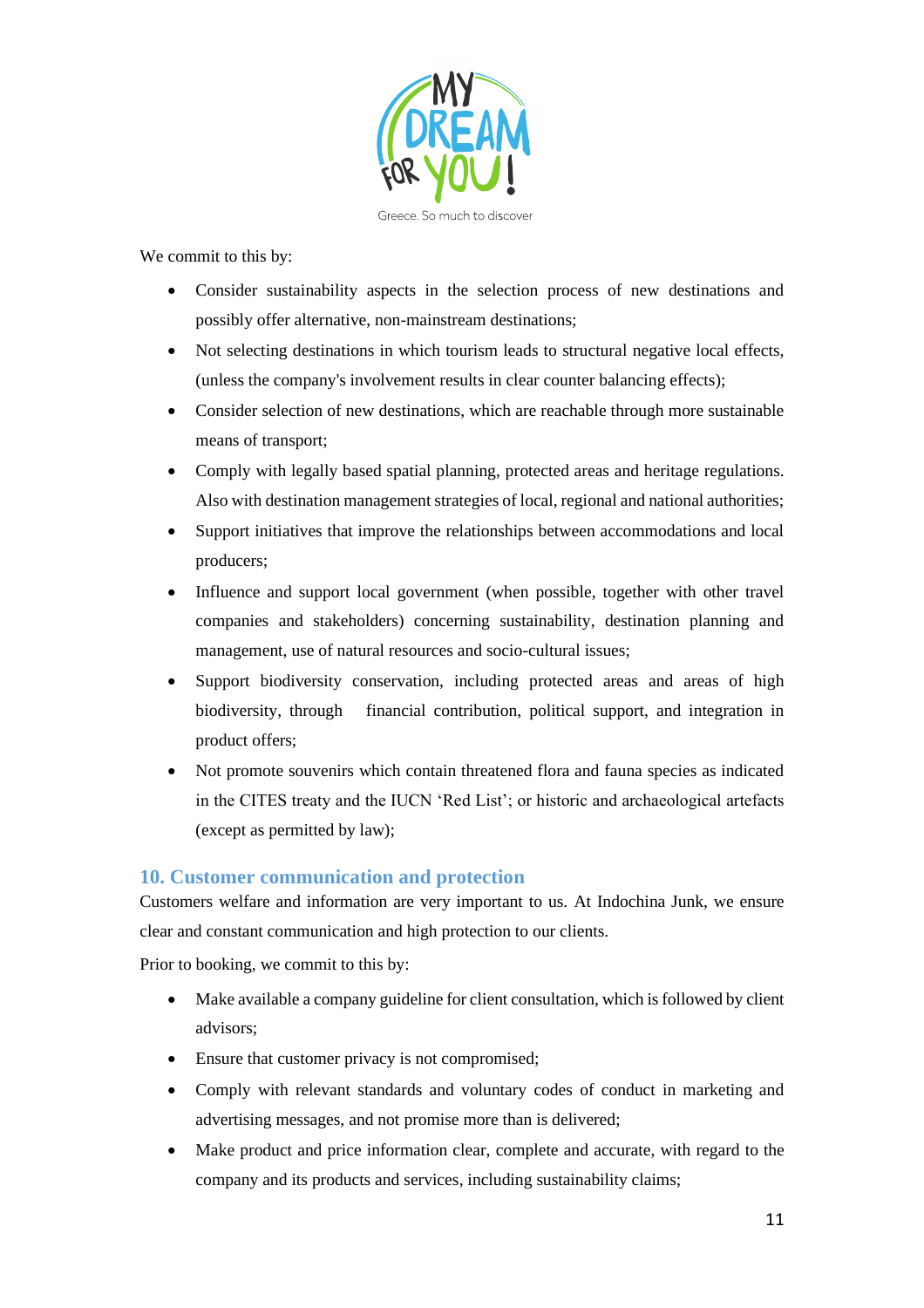

- Provide destination information, including sustainability aspects, which is factually correct, balanced and complete;
- Inform clients about the environmental impact of different transport options to reach the destination (in case these are not included in the package), and to offer sustainable alternatives, where available;
- Promote (Certified) sustainable accommodations, excursions, packages and/or transport options, with logos or other messages; ensuring they are recognizable to consumer and presented as the "better" option;
- Inform the customer about sustainable alternatives concerning accommodations, excursions, package holidays and transport options, if available;
- Clearly inform (potential) direct customers, about sustainability commitments and actions;

After booking and during holidays, we commit to this by:

- Provide Information to consumers about the natural surroundings, local culture and cultural heritage in the holiday destination;
- Inform consumers about key sustainability aspects and issues in the destination and receive recommendations on how to make a positive contribution;
- Inform customers about risks and precautions related to health and safety matters in the destination;
- Keep a contact person and a telephone number permanently available for emergency situations;
- Train personnel and keep guidelines available, on how to deal with emergency situations;
- Provide clients with documented guidelines and/or codes of conduct for sensitive excursions and activities, to minimize negative visitor impact and maximize enjoyment. When possible, guidelines are developed in collaboration with relevant NGO's and the affected community;
- Provide customers with information about commercial, sexual or any other form of exploitation and harassment, particularly of children and adolescents;